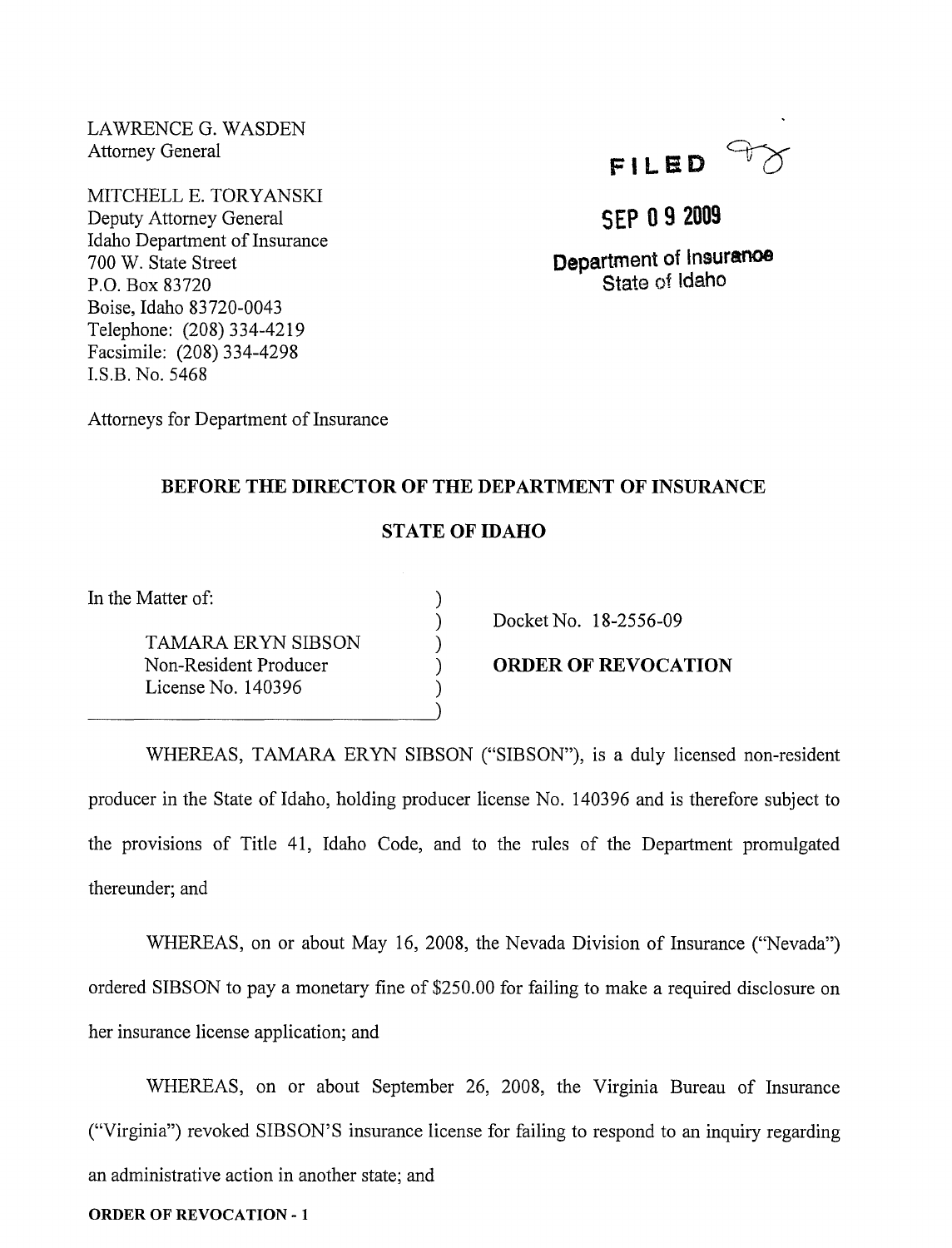WHEREAS, on or about March 12, 2009, the Missouri Department of Insurance, financial Institutions & Professional Registration ("Missouri") denied SIBSON'S msurance license application for failure to make required disclosure on the license application.

WHEREAS, that on August 3, 2009, a Verified Notice of Violation and Right to Hearing ("Notice") was provided to SIBSON via first class U.S. Mail and via certified mail, said notice is on file herein; and

WHEREAS, the Department has received the return receipt of the Notice from the United States Postal Service reflecting a delivery date of August 5, 2009; and

WHEREAS, SIBSON was given notice therein of the alleged violation and the right to hearing on the above entitled matter within twenty-one (21) days of the date of the issue of the Notice; and

WHEREAS, The Idaho Department of Insurance has received no notice or request, orally or in writing, from SIBSON making a request for hearing as notified herein and to answer to the allegations set forth in said Notice; and

WHEREAS, based upon the foregoing, it is proper that a Final Order be entered into herein;

NOW, THEREFORE, UPON REVIEW OF THE PREMISES AND THE RECORD HEREIN, IT IS HEREBY ORDERED AS FOLLOWS:

IT IS ORDERED THAT the non-resident producer license of TAMARA ERYN SIBSON is hereby revoked pursuant to Idaho Code  $\S$ § 41-1016(1)(b), 41-247 and 41-1021(1); and TAMARA ERYN SIBSON is hereby ORDERED to return her non-resident producer license number 140396 to the Idaho Department of Insurance at 700 West State St.,  $3<sup>rd</sup>$  Floor, Boise, Idaho 83720 upon receipt of this executed order.

#### **ORDER OF REVOCATION** - 2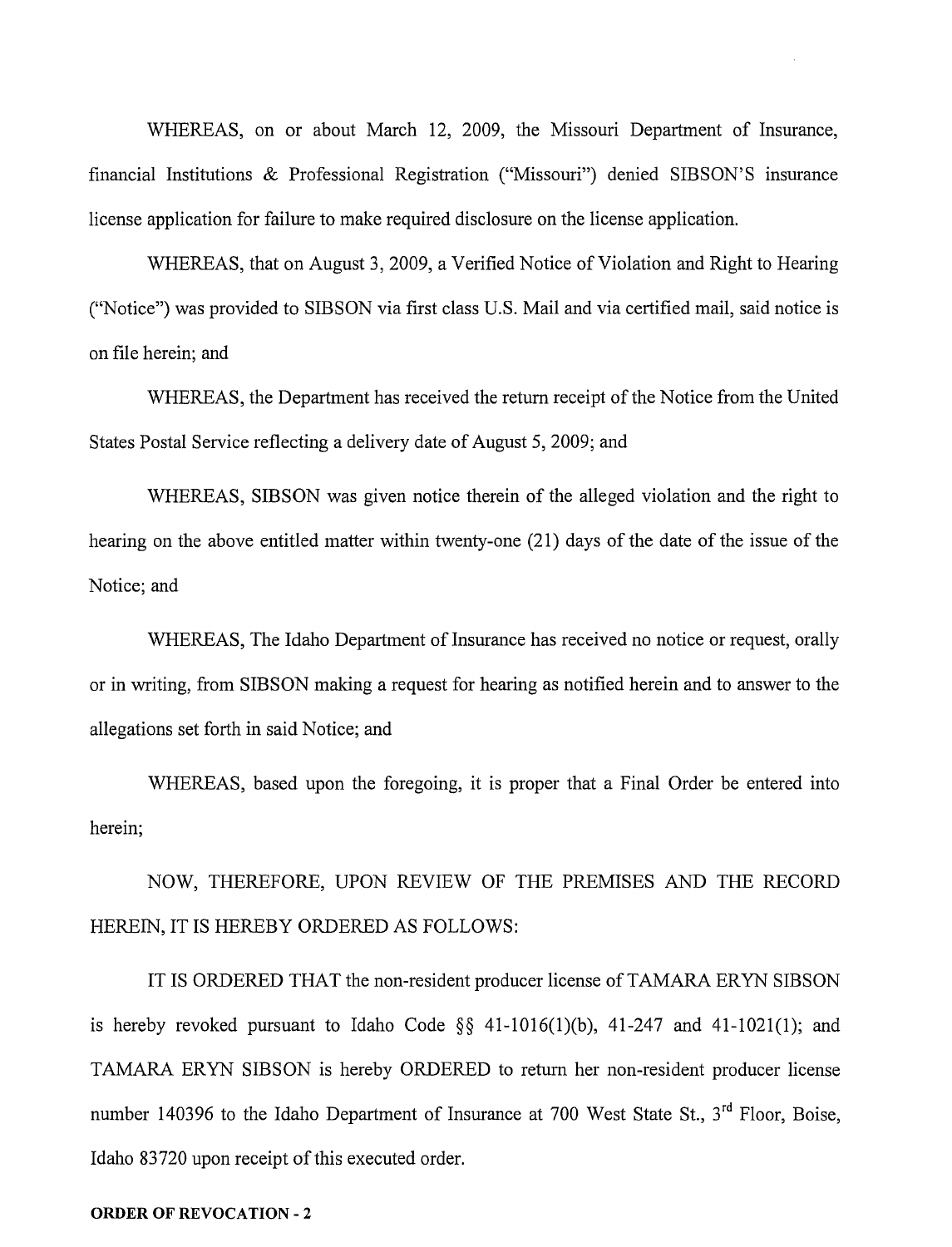### **NOTIFICATION OF RIGHTS**

This constitutes a final order of the agency. Any party may file a motion for reconsideration of this final order within fourteen (14) days of the service date of this order. The agency will dispose of the petition for reconsideration within twenty-one (21) days of its receipt, or the petition will be considered denied by operation of law. See Idaho Code  $\S$  67-5246(4).

Pursuant to Idaho Code §§ 67-5270 and 67-5272, any party aggrieved by this final order may appeal it by filing a petition for judicial review in the district court of the county in which: (1) the hearing was held; or (2) the final agency action was taken; or (3) the aggrieved party resides or operates their principal place of business in Idaho; or (4) the real property or personal property that was the subject of the agency decision is located.

An appeal must be filed within twenty-eight (28) days of: (a) the service date of this final order, or (b) an order denying a petition for reconsideration, or (c) the failure within twenty-one (21) days to grant or deny a petition for reconsideration, whichever is later. See Idaho Code  $\S$ 67-5273.

The filing of a petition for judicial review to the district court does not itself stay the effectiveness or enforcement of the order under appeal.

IT IS SO ORDERED.

DATED and EFFECTIVE this  $\frac{7H}{1}$  *day of SEPTEMBER* 2009.

L, Director Idaho Departmentof Insurance